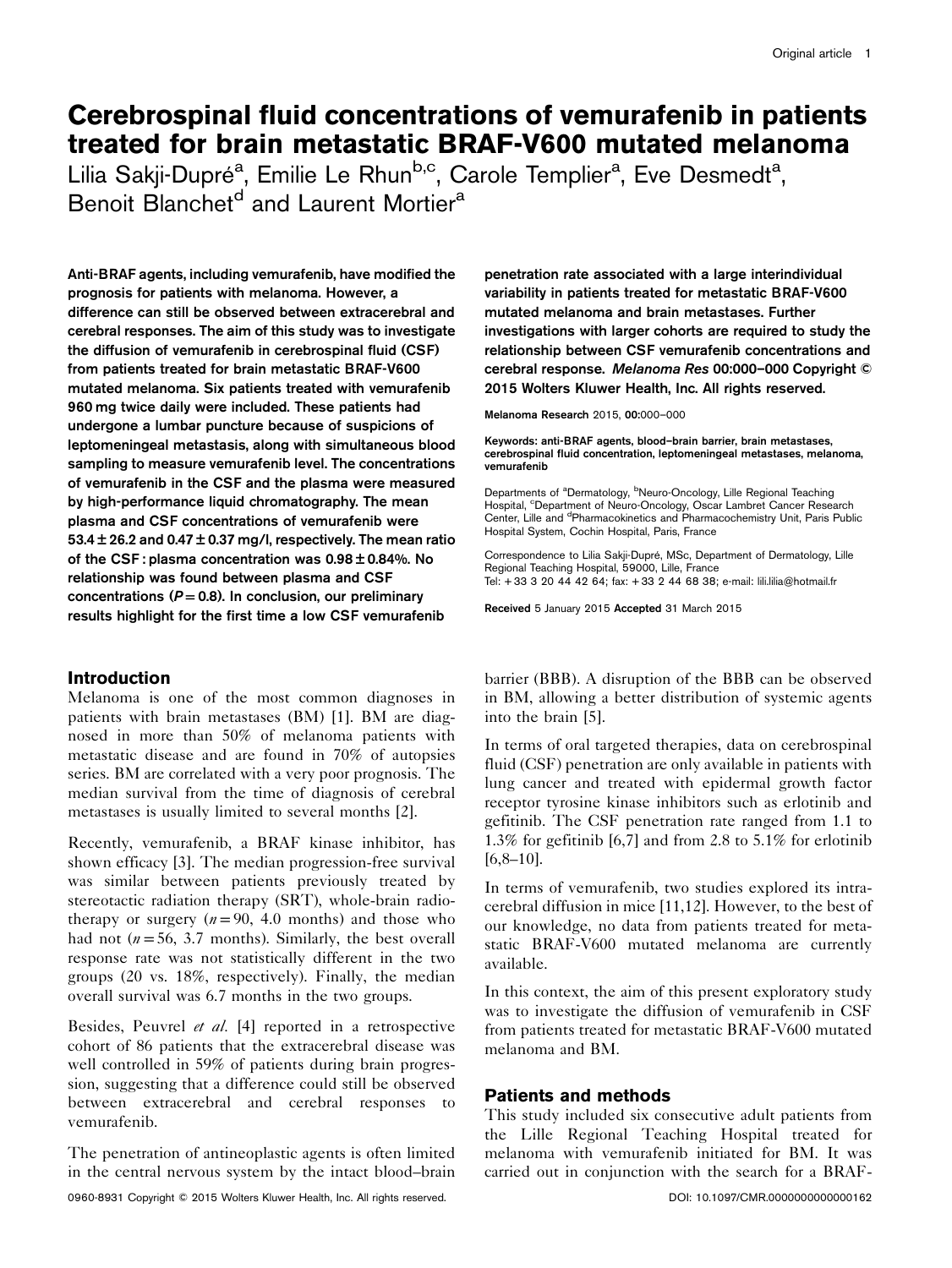positive mutation. These patients had been treated with twice-daily 960 mg doses of vemurafenib at a set time. Before study entry, all patients provided written informed consent for the assessment of vemurafenib concentrations in both plasma and CSF. All patients had received a lumbar puncture as part of the search for tumoral meningitis held between February 2012 and June 2013 in accordance with instructions provided by a neuro-oncologist on the basis of clinical and radiological criteria. Standard cytological and biochemical analyses were carried out. At the same time, a blood sample was obtained to determine blood glucose levels and vemurafenib concentration. CSF and plasma concentrations of vemurafenib were assessed by liquid chromatography with ultraviolet detection as described previously [\[13](#page-3-0)]. The standard calibration of the method was adapted to determine the CSF concentration and the specificity of the analytical method in linear calibration range was checked. The CSF penetration rate of vemurafenib as well as the CSF : plasma concentration ratio of vemurafenib were defined. The relationship between plasma and CSF concentrations of vemurafenib was assessed using the Pearson correlation coefficient. A P-value below 0.05 was considered significant. The statistical analysis was carried out using software R Foundation For Statistical Computing (Vienna, Austria).

# **Results**

Six patients were enrolled from February 2012 to March 2013. The patients' characteristics are summarized in Table 1. The median age of the patients was 58 years. Five of these patients had a BRAF-V600E-type mutation and the other patient had a BRAF-V600K-type mutation. All six patients were diagnosed with parenchymal BM. Five out of six patients had from more than three BM and

Table 1 Patients' characteristics

| Age                                                       |              |
|-----------------------------------------------------------|--------------|
| Median (range) (years)                                    | 58 (27-64)   |
| Sex                                                       |              |
| Male                                                      | 4            |
| Female                                                    | $\mathbf{2}$ |
| Type of mutation                                          |              |
| BRAF-V600E                                                | 5            |
| BRAF-V600K                                                | 1            |
| Number of brain metastases (all of which are parenchymal) |              |
| 1                                                         | 1            |
| $2 - 3$                                                   | 0            |
| > 3                                                       | 5            |
| Tumoral meningitis confirmed by the lumbar puncture       |              |
| Yes                                                       | 1            |
| No                                                        | 5            |
| Treatment lines for melanoma                              |              |
| First                                                     | 5            |
| Second                                                    | 1            |
| Vemurafenib initiated for first BM                        |              |
| Yes                                                       | 5            |
| No                                                        | 1            |
| Cause of death                                            |              |
| Primarily of CNS progression                              | 5            |
| Systemic disease progression                              | 1            |

BM, brain metastases; CNS, central nervous system.

two had been treated previously by SRT. The lumbar puncture showed the presence of malignant cells in one patient. During the subsequent monitoring phase, two other leptomeningeal metastases were diagnosed. One diagnosis derived from imaging and typical clinical signs within 2 months and half of lumbar puncture. The second diagnosis was made from CSF cytology within 2 months of lumbar puncture.

All patients died over the next year. The median survival from the primary diagnosis of melanoma was 24 months (range 15–128 months). The median interval after the first diagnosis of melanoma to BM was 19 months (range 0–238 months). The median survival after the first diagnosis of BM was 195 days (range 40–356 days).

The mean $\pm$ SD concentration of vemurafenib in CSF was  $0.47 \pm 0.37$  mg/l (range  $0.12 - 1$  mg/l). The mean  $\pm$  SD plasma concentration of vemurafenib was 53.4 ± 26.2 mg/l (range 28.9–96.1 mg/l). The median concentrations were 0.29 and 44.2 mg/l in plasma and CSF, respectively.

The mean  $\pm$  SD CSF : plasma concentration ratio of vemurafenib was  $0.98 \pm 0.84\%$  (range 0.28–2.5%). The median ratio was 0.70%. The two patients with the highest vemurafenib penetration in CSF (1.39 and 2.50%) were the same ones who had undergone previous BM treatment by SRT. One patient underwent surgery (ventriculoperitoneal derivation) before treatment of BM with a ratio equal to 0.34% ([Table 2](#page-2-0)).

Finally, no relationship was found between the concentration in plasma and that in CSF  $(P= 0.8)$  [\(Fig. 1](#page-2-0)).

#### **Discussion**

To the best of our knowledge, the present exploratory study is the first to investigate vemurafenib concentration in CSF from patients treated with mutated BRAF-V600 melanoma and BM.

Our results proved that vemurafenib can penetrate the BBB. Vemurafenib was reported to be efficient in patients with melanoma and BM. In previous case reports [\[14](#page-3-0)–[16\]](#page-3-0), clinical and radiological responses were obtained about 1 month after vemurafenib treatment. Pathological examination of the resected specimen showed tumor necrosis [\[14,15](#page-3-0)].

The mean CSF penetration rate of vemurafenib was in accordance with those reported in patients with lung cancer and treated with erlotinib or gefitinib [\[6](#page-3-0)–[10](#page-3-0)]. Although all patients were treated with the recommended daily dose (960 mg twice daily), the present study found a high interindividual variability in vemurafenib diffusion to CSF, which may explain the lack of relationship between plasma and CSF concentrations (0.28–2.5%). In addition, the lack of a relationship between plasma vemurafenib concentration and CSF vemurafenib concentration suggests that the CSF penetration of vemurafenib may depend on multiple factors.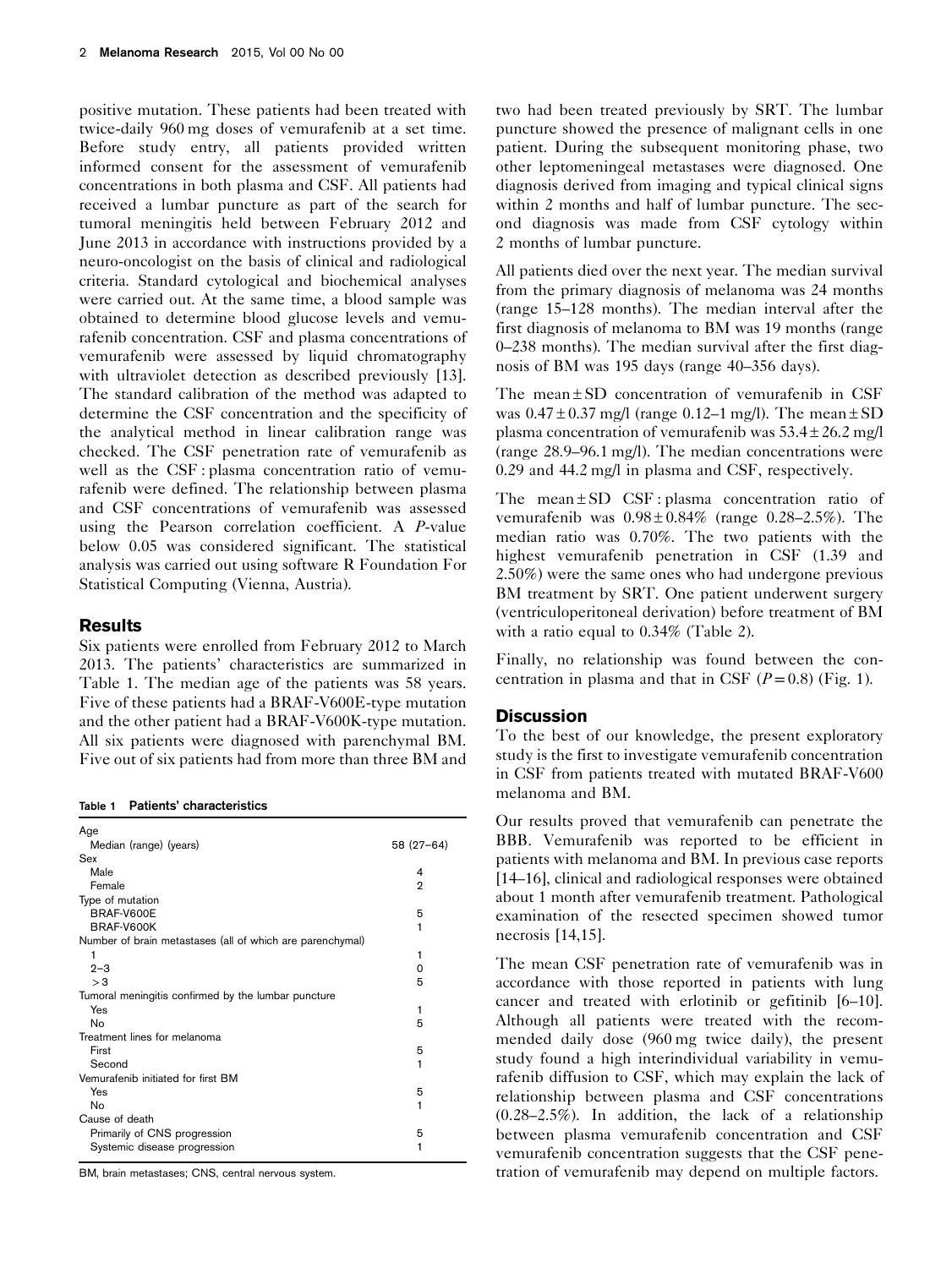| Patient        | BRAF-<br><b>V600</b><br>mutation | Previous<br>systemic therapy | Treatment of BM before<br>$time$ $t$ | Plasmatic<br>albumin (g/l) | Vemurafenib in<br>plasma (mg/l) | Vemurafenib in<br>CSF (mg/l) | Ratio vemurafenib<br>CSF: plasma (%) | Cerebral<br>response at<br>time t | Tumor<br>cells in<br><b>CSF</b> |
|----------------|----------------------------------|------------------------------|--------------------------------------|----------------------------|---------------------------------|------------------------------|--------------------------------------|-----------------------------------|---------------------------------|
|                | <b>V600E</b>                     | Temozolomide                 | No                                   | 32                         | 28.9                            | 0.23                         | 0.80                                 | <b>PD</b>                         | Yes                             |
| $\overline{2}$ | <b>V600E</b>                     | No                           | <b>SRT</b>                           | 42                         | 72.1                            | 1.00                         | 1.39                                 | <b>PD</b>                         | No                              |
| з              | <b>V600E</b>                     | No                           | no                                   | 44                         | 96.1                            | 0.27                         | 0.28                                 | <b>PD</b>                         | No                              |
| 4              | <b>V600E</b>                     | No                           | <b>SRT</b>                           | 41                         | 34.8                            | 0.87                         | 2.50                                 | <b>PD</b>                         | No                              |
| 5              | <b>V600E</b>                     | No                           | No                                   | 40                         | 52.9                            | 0.31                         | 0.59                                 | <b>PD</b>                         | No                              |
| 6              | <b>V600K</b>                     | No                           | Ventriculoperitoneal<br>derivation   | 48                         | 35.5                            | 0.12                         | 0.34                                 | <b>PD</b>                         | No                              |

<span id="page-2-0"></span>Table 2 Vemurafenib concentrations in plasma and CSF

BM, brain metastases; CSF, cerebrospinal fluid; PD, progression disease; SRT, stereotactic radiation therapy.



No correlation between plasma concentration of vemurafenib and the corresponding CSF concentration ( $P=0.8$ ,  $R^2=1.61\%$ ). CSF, cerebrospinal fluid.

First, two studies carried out in mice showed that P-gp (P-glycoprotein) and breast cancer resistance protein (BCRP), which are two efflux proteins, restricted the central nervous system diffusion of vemurafenib and confirmed the role of the efflux pumps in actively extruding vemurafenib from the brain and the CSF [\[11](#page-3-0), [12\]](#page-3-0). After a constant intraperitoneal infusion of vemurafenib (2.5 mg/kg) for 48 h, the rate of brain penetration was significantly increased in Mdr1a/b( $-/-$ )Bcrp1( $-/-$ ) mice (by factor 80) compared with wild-type mice [\[11](#page-3-0)]. These results suggest that the expression level of P-gP and BCRP at the choroid plexus of our patients could explain the interindividual variability in the penetration of vemurafenib into CSF.

Another study by Durmus et al. [\[12](#page-3-0)] showed that P-gP and BCRP restricted in-vivo vemurafenib accumulation in both the serum and the brain. After the coadministration of a P-gP and BCRP inhibitor (elacridar 100 mg/ kg), the concentration of vemurafenib increases by factors 2.5 and 9.4 in serum and brain, respectively, compared with the administration of only vemurafenib.

Second, several clinical factors such as the presence of leptomeningeal metastasis or BM, previous treatment by surgery or radiotherapy are known to increase BBB permeability to drug treatment [\[17,18](#page-3-0)].

Indeed, a study by Lockman et al. [\[18](#page-3-0)] analyzed BM from two models (human and murine). Greater than 89% of BM statistically increased blood–tumor barrier permeability compared with the normal brain.

In the present study, the highest vemurafenib concentrations in CSF were observed in two patients who were treated by SRT. Two patients had a diagnosis of leptomeningeal metastasis within 3 months after the study with ratios equal to 1.39 and 0.28%.

Finally, vemurafenib is extensively bound to albumin (>99%). Given that only drug-free concentration can cross BBB, one can expect that penetration of vemurafenib in CSF would be greater in patients experiencing hypoalbuminemia. However, the limited number of patients included in our study does not allow us to confirm this hypothesis. Overall, it clearly appears that there is an interindividual variability in CSF vemurafenib penetration and a lack of relationship between plasma and CSF concentrations. Therefore, assessment of vemurafenib concentrations in CSF in future clinical trials might be useful/essential to show the strong link that exists between the cerebral response and CSF vemurafenib concentration.

In the present study, the mean plasma vemurafenib concentration in patients treated with the recommended daily dosage (960 mg twice daily) is in accordance with that reported previously  $(42.0 \pm 15.0 \,\text{mg/l})$  in a phase 2 study [\[19](#page-3-0)]. The low CSF vemurafenib penetration rate reported in the present study may explain in part the difficulty in achieving a sustained response over time. However, the present study has two major limitations: (a) the limited number of patients included and (b) the CSF drug concentration is not known to be the best surrogate marker for brain extracellular fluid concentration [\[20](#page-3-0)–[22\]](#page-3-0). Indeed, the intracerebral microdialysis is the benchmark for this purpose. Therefore, future clinical investigations using intracerebral microdialysis in larger cohorts are essential to confirm our hypothesis. However,